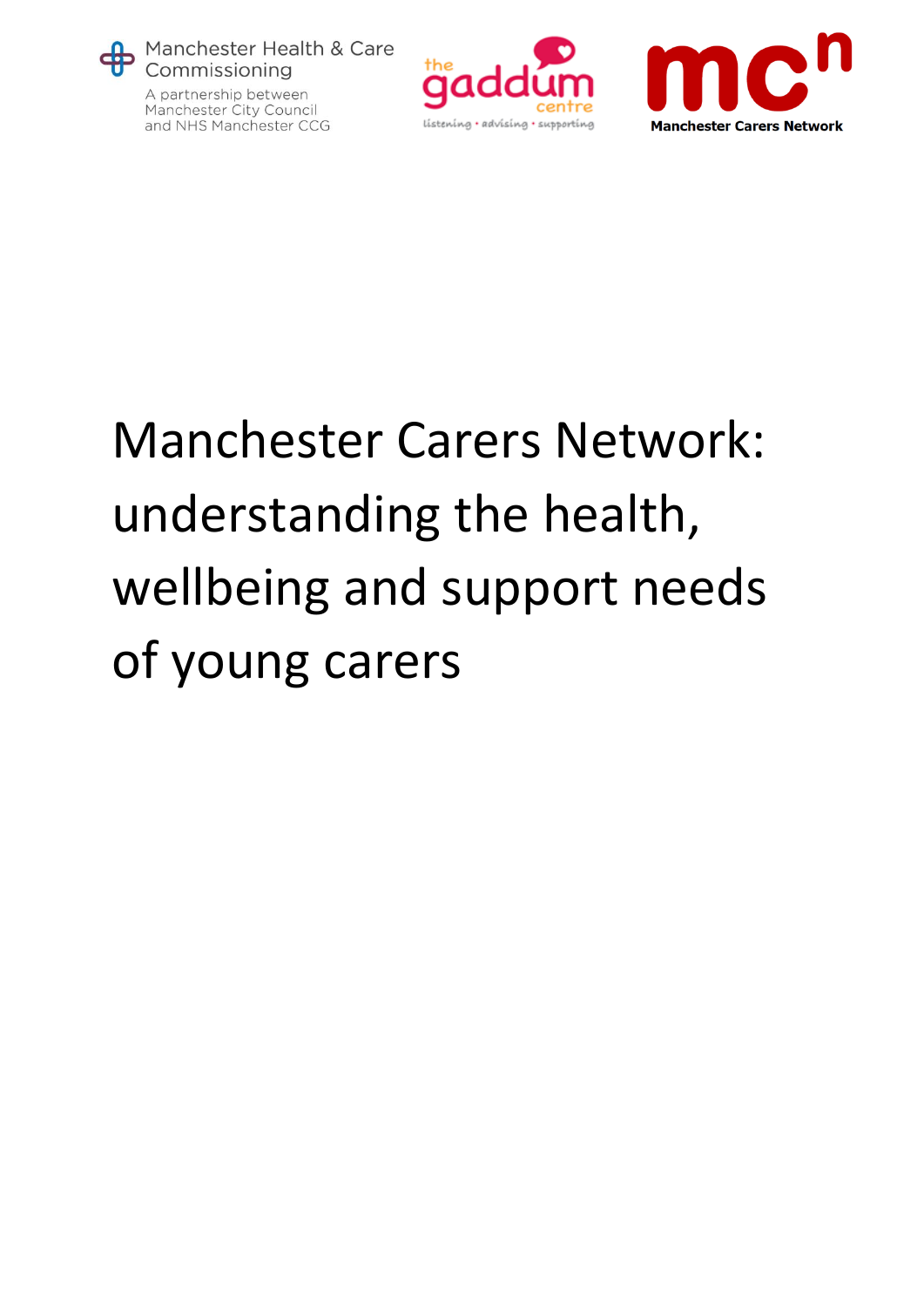#### REPORT CONTENTS Page

|    | 3. Listening to young carers: |  |
|----|-------------------------------|--|
|    |                               |  |
|    |                               |  |
|    |                               |  |
| 5. |                               |  |
|    |                               |  |

Appendix A: Young carers questionnaire responses – summary Appendix B: Young carers feedback from carers week Appendix C: Manchester Young Carers Group and Be Bothered campaign Appendix D: Who was engaged in the project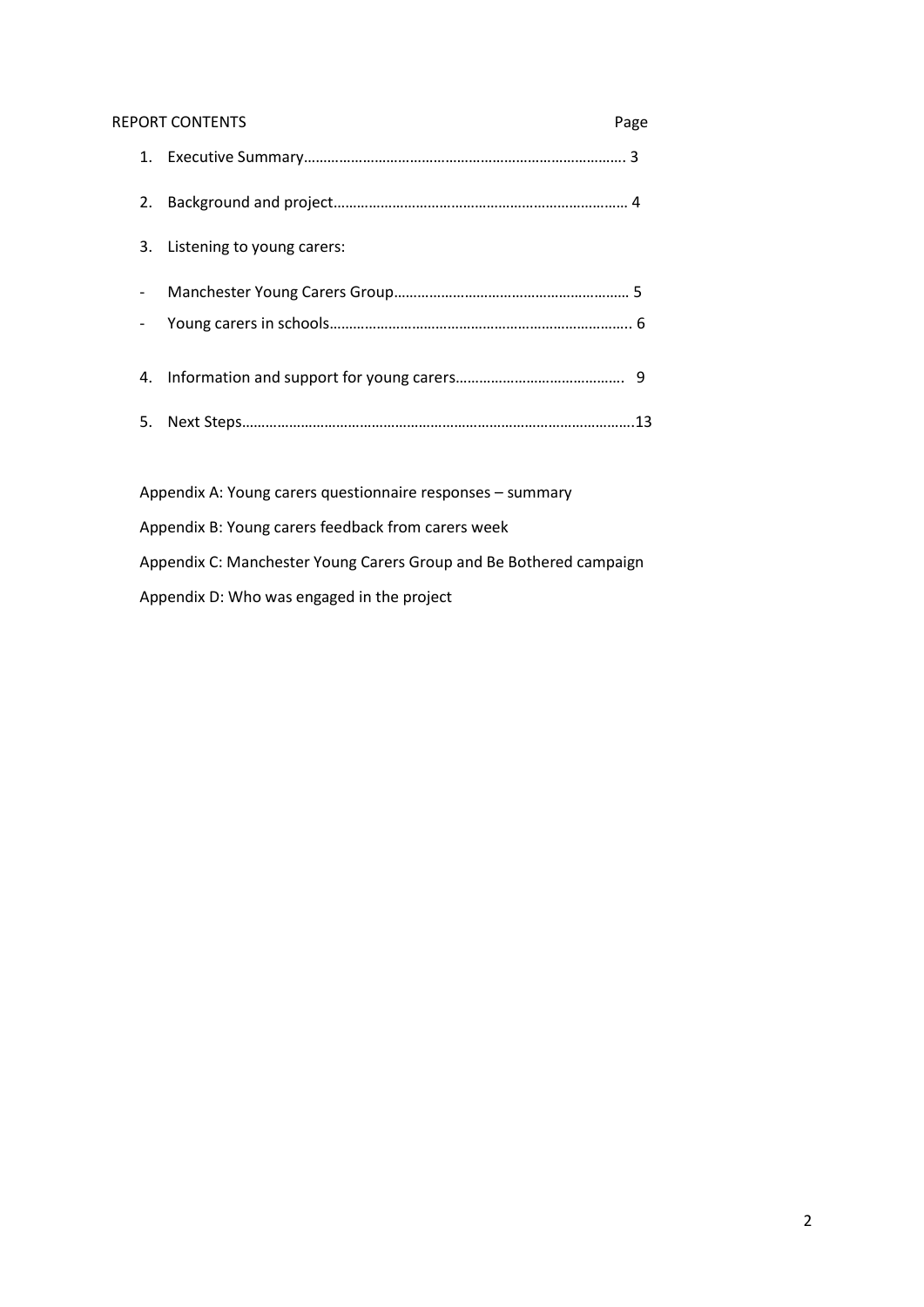# **1. Executive Summary**

The key messages emerging from this work with young carers and stakeholders are:

- The number of young carers in Manchester is not known, although the 2011 census showed of those providing unpaid care, there were 1,138 young people age 1 to 15 years old and 4,523 age 16 to 24 years old. Research for Manchester City Council has estimated there may be around 16,000 young carers in the city. TYSS have identified and/or worked with around 200 young carers. The City Council have started to identify young carers through the early help hubs.
- Young carers themselves have identified both the main issues that affect them and the kind of steps needed to help tackle those issues and to improve information and support for young carers – these are set out in detail in the 'Be Bothered' campaign from Manchester Young Carers Group and in the young carers in schools groups who took part in the survey. Some of the recurrent issues are:
	- Young carers face considerable stress, not only from the challenges which their caring role can generate, but also from juggling caring with education, from isolation from peers, and from worries about what might happen if 'the authorities' get involved
	- Just like adult carers, some young carers may value what they are doing in their caring role and may feel patronised if professionals dwell on the negative aspects of caring
	- Young carers value the support they receive through school as young carers it can be a place where they get useful information, support, opportunities for a break, and more. While some young carers also value the support they get from family and/or friends, other young carers depend on the support in school as their main or only source of support
- Young carers say there are a range of things which would really help them more trips (to get a break), more opportunities to meet other young carers and/or to do music, going out, etc., opportunities to talk with others (including adults), financial support for carers age under 16, and not least spreading the word about young carers and about the be Bothered campaign
- There are good examples of information and support for young carers, yet these are limited and indicate that the big majority of young carers are unlikely to have access to information and support. The young-carer led Young Carers Group is a small but dynamic group in which young carers set and actively pursue their agenda. Young carers groups exist in perhaps 3-5 high schools (out of 33) and none of the 142 primary schools. Where they do exist, they play a vital role in identifying young carers, providing them with information and support (including peer support) as well as young carers' breaks (for example after-school activities and residential trips). Manchester College aims to identify young carers by including a question on the enrolment form. There is a pressing need for all Manchester schools and colleges to be proactive in identifying young carers and in providing them with information and support.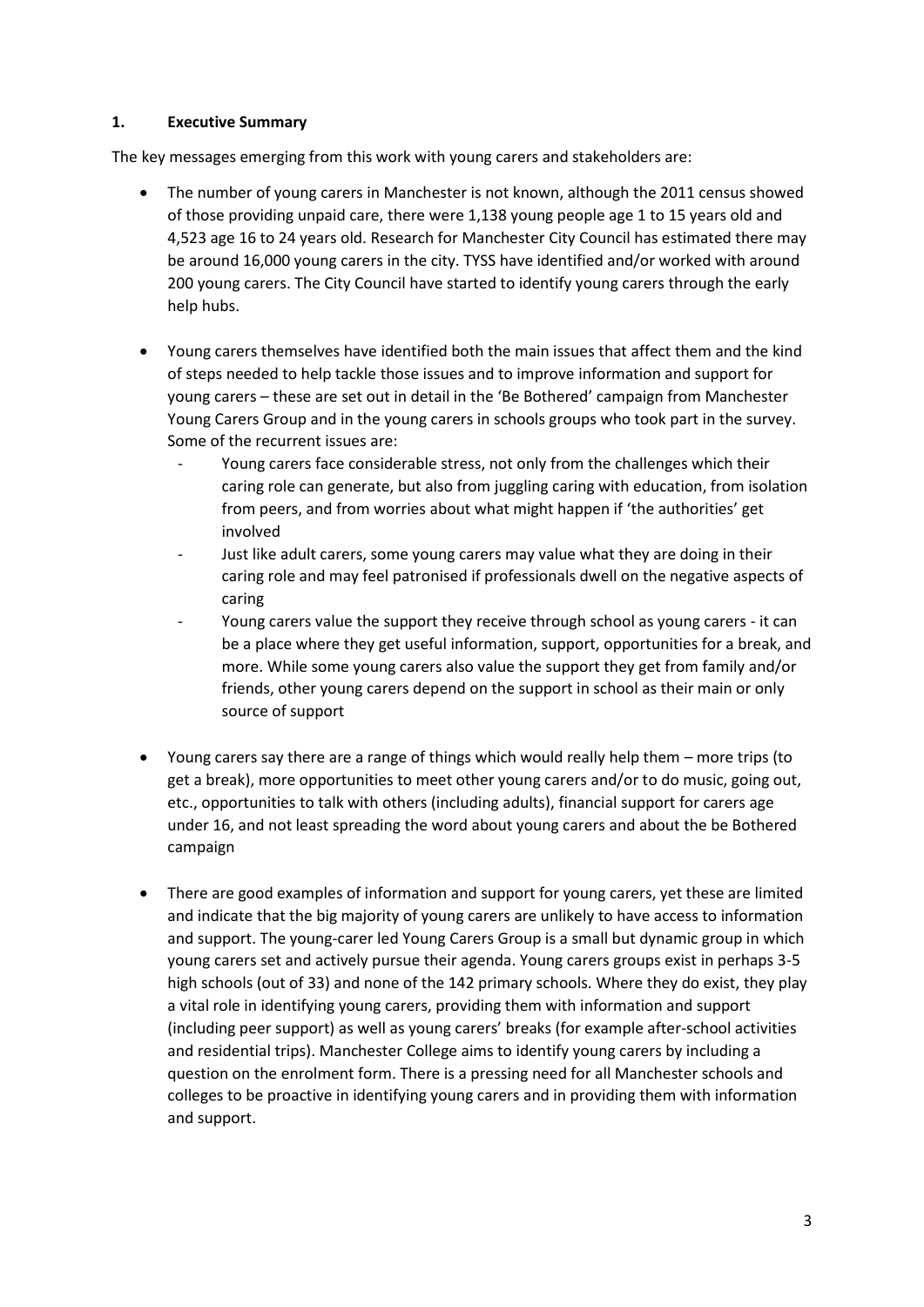- Funded organisations providing support for young carers are Targeted Youth Support Service (TYSS, run by Career Connect) and 4CT. TYSS has limited capacity and is funded to work with the 13-18 age group, with a focus on education, employment and training. Through 1.4 FTE staff they provide drop-in services, one-to-one support for young carers and also seek to engage schools around young carers. 4CT provides access to activities and opportunities for young carers in east/north Manchester. A range of other services working with young people also encounter young carers and often provide them with signposting or support but this may be limited as they have different operational priorities.
- There is also some provision for young adult carers. Manchester Carers Centre provides a Young Adult Carers monthly activity for carers age 16-25. Inspired Futures is run by the YMCA and seeks to engage young adult carers in a wide range of learning opportunities and support. Once again, these services operate as stand-alone projects. The transition from being a young carer is an issue many are aware of but for which there are no agreed pathways.
- Stakeholders, particularly those working with young carers, have highlighted the need to better coordinate young carers' information and support and also to increase the information and support available. While there may be challenges about getting young carers to recognise they are young carers, professionals working with them highlight the value of peer mentoring and support, and the need for a 'separate and holistic' young carers assessment.

# **2. Background and Project**

In June 2017, Manchester Carers Network was asked by NHS Manchester CCG to undertake a project which would:

- engage with young carers across the age range, and with other key stakeholders such as schools, local authority, voluntary sector
- Identify what information and support is already in place for young carers, and whether there are any gaps in information and support
- find out from young carers about their health and wellbeing and whether it is affected by their caring role
- produce a report which sets out the findings and illustrates these, for example with case studies, and makes recommendations based on the findings

The project was delivered from July 2017 to January 2018, and involved:

- liaison with Manchester Young Carers Group
- gathering the views and experiences of young carers through a short questionnaire and through attending young carers groups in secondary schools
- meetings and conversations with a range of stakeholders
- desk research: collating and analysis of reports, strategies and a range of other information relating to young carers

In late 2017, Manchester City Council asked Manchester Carers Network to lead a review of the Carers' Strategy. This report has been compiled both to fulfil its original remit and to inform that wider review - and to ensure that young carers' support is integral to any revised Carers Strategy.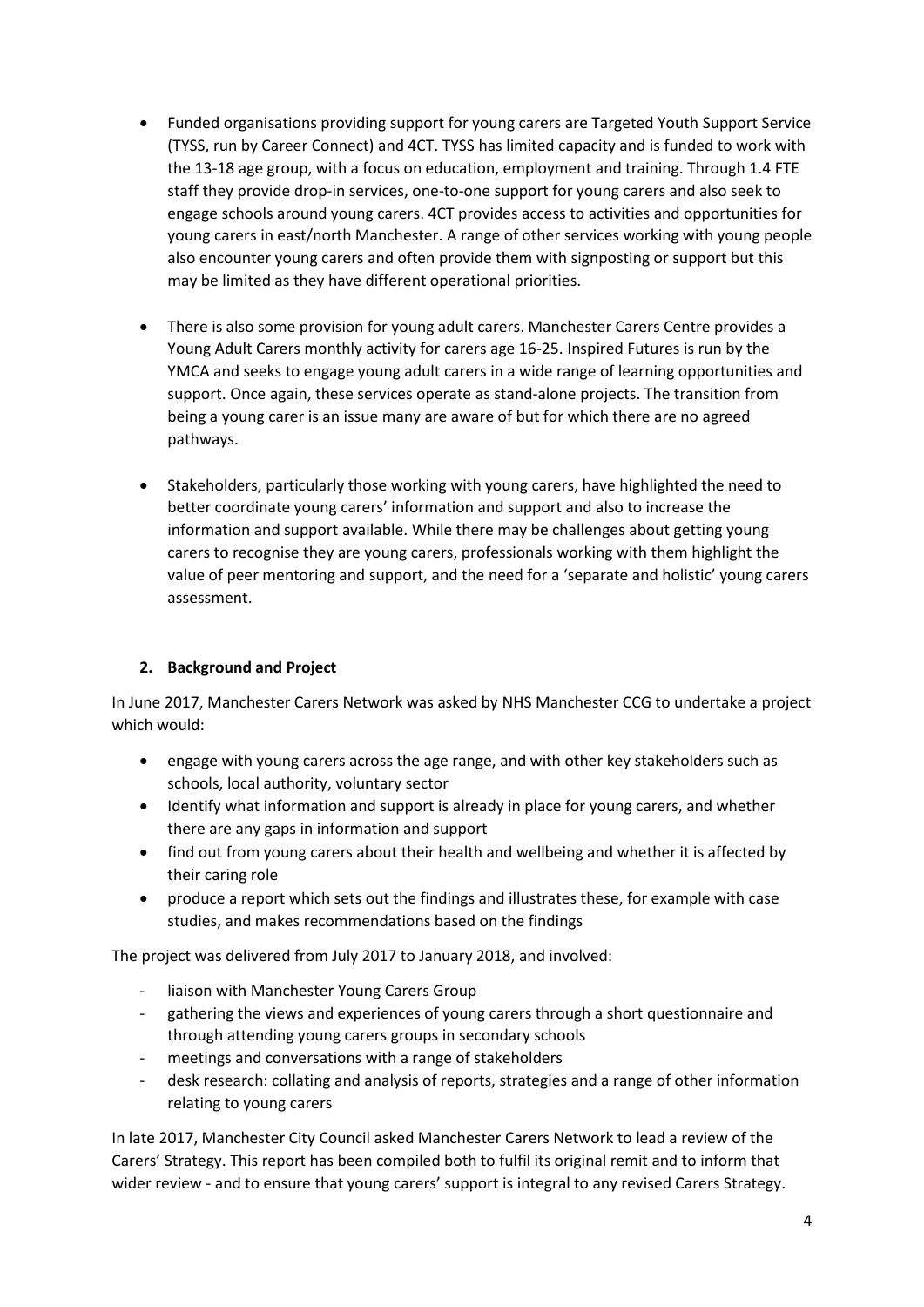#### **3. Listening to young carers**

#### 3.1 Manchester Young Carers Group

We had a number of meetings and conversations with the Young Carers Group. Their purpose is:

"Manchester Young Carers Group is an organisation set up by young carers, for young carers. We aim to get young carers' voices heard in Manchester, and we aim to improve the lives for all young carers in Manchester. Manchester Young Carers Group is entirely young-carer led, as we believe this is the best possible way to ensure the youth have a voice and a direct say in how the group is ran, its plans and its organisational structure."

The Group has been very active in pursuing these goals, including:

- Promoting their Be Bothered campaign on behalf of young carers in Manchester
- Designing and co-delivering the young carers conference and launch of Be Bothered in 2017
- Engaging widely with organisations, groups and networks to raise awareness of Be Bothered and of YCG
- Bringing the voice and experiences of young carers and young adult carers to the discussions underway around transition
- Active engagement with Manchester City Council and the Young Carers Partnership Board
- Liaison with young carers groups in schools
- Becoming members of Manchester Carers Network and encouraging the Network to support young carers

The Group is not formally constituted and has more than twenty members and meets regularly at locations around the city. They are working with several organisations to look at taking forward young carers support and also to look at the development and growth of the Group itself. They are part of Manchester Carers Network.

The Be Bothered campaign highlights the main issues which young carers face. Stress is a key issue, and is linked to:

Financial challenges, both for the young carer and for the person they care for. They may struggle to pay for necessities at home and for school (eg bus passes or revision guides), and cannot afford to have things other young people have

# Manchester **Young Carers** Group

**Be Bothered** Campaign (version II) **Official Campaign Booklet and Strategy** 

# **BE BOTHERED.**

- Support or lack of it at school or college. When education providers lack awareness or understanding of young carers, they may be penalised for things (such as being late) which are a result of their caring role. Young carers may struggle to stay focused during lesson time and may be bullied because of their caring role. All of these factors can mean young carers find it difficult to achieve the same levels of performance/achievement as their peers.
- Being able to have time alone or to relax, to meet friends or do the things they enjoy and missing out on the fun things which other young people do. Being able to have a break - 'Time and space'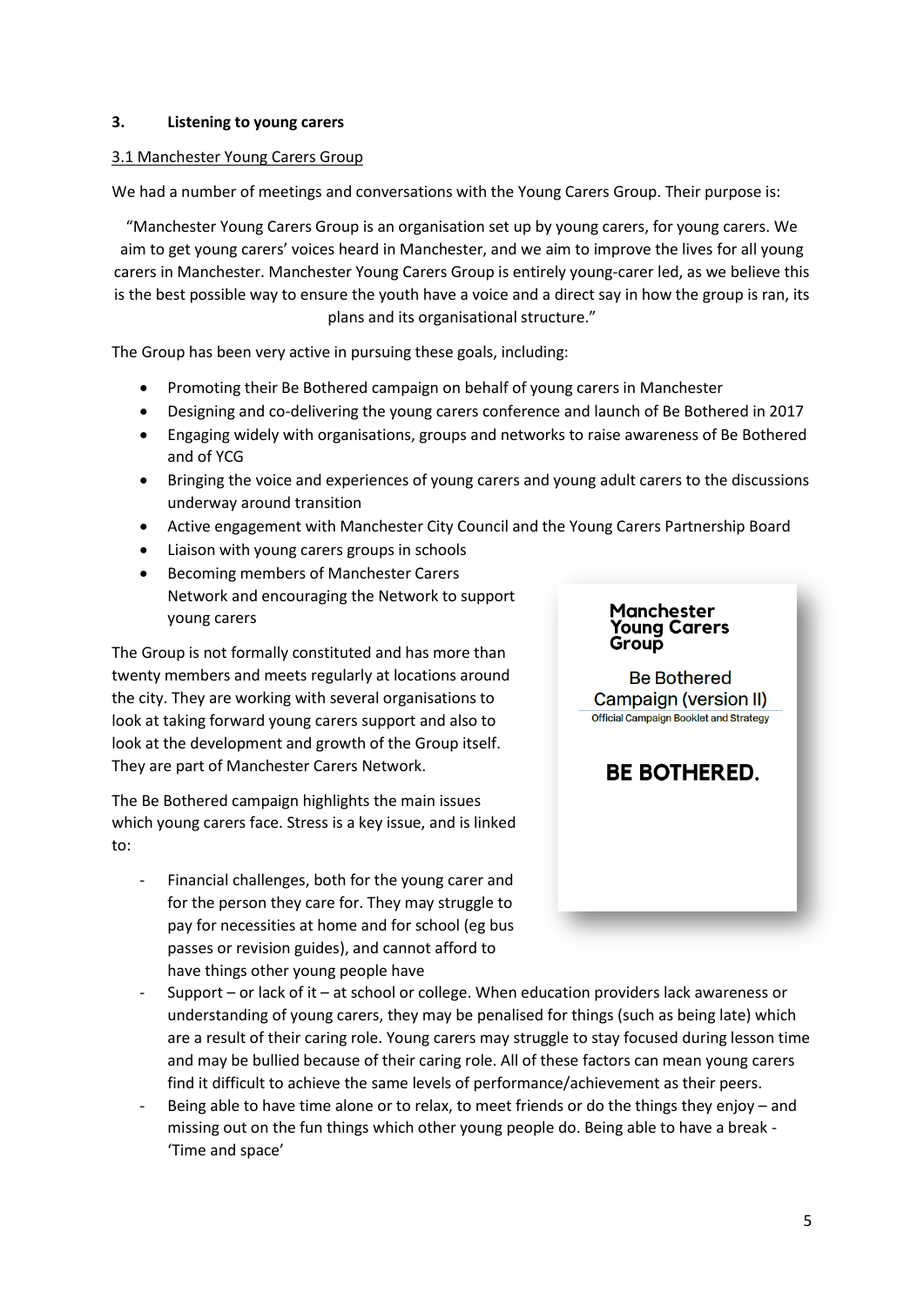- A lack of understanding of the role of young carers. Young carers themselves may not see themselves as young carers (thereby missing out on information, support and entitlements), and adults and other young people often lack awareness which can leave young carers feeling isolated, uncomfortable and again stressed.

The campaign also sets out what the consequences can be for young carers:

- impacts on the physical and or mental health of young carers, and even breakdowns
- loss of relationship with the person or people they care for
- problems of alcohol and/or substance abuse
- loss of confidence and self-esteem
- worries about what may happen, particularly if school or social services intervene, and the impact this can have on the young carer and their family

In order to reduce stress and lead better lives, Be Bothered sets out clearly and in detail how each of these groups and organisations can help, the changes which young carers want, and the benefits this would bring for young carers:

- Schools, colleges and universities
- Manchester City Council
- Local MPs
- Young carers workers
- Youth centres
- Families

# 3.2 Young carers in schools

Apart from Manchester Young Carers Group, the other groups of young carers exist within a small number of schools. In order to get their views, we:

- asked them to complete a short questionnaire
- attended their young carers groups in school (and one outside school, with 4CT)
- collected young carers feedback during carers week 2017

Young carers completed the questionnaire individually before or during the meetings with the school-based young carers groups. The groups were at:

- Manchester Communications Academy
- Wright Robinson High School
- Whalley Range High School
- 4CT / Gorton group

The sixteen young carers who completed the short questionnaire were aged between 11 and 14 years old. They were all from north/east central Manchester. The majority were caring for a parent, and some also for a sibling or other relative, often people with multiple health conditions.

Most felt they got the right information as a young carer, with school being the main source of information and support. Support in school was from a young carers group, and/or from one or more members of staff. For some young carers, school was their only source of support. For others, they also got support from friends and/or family.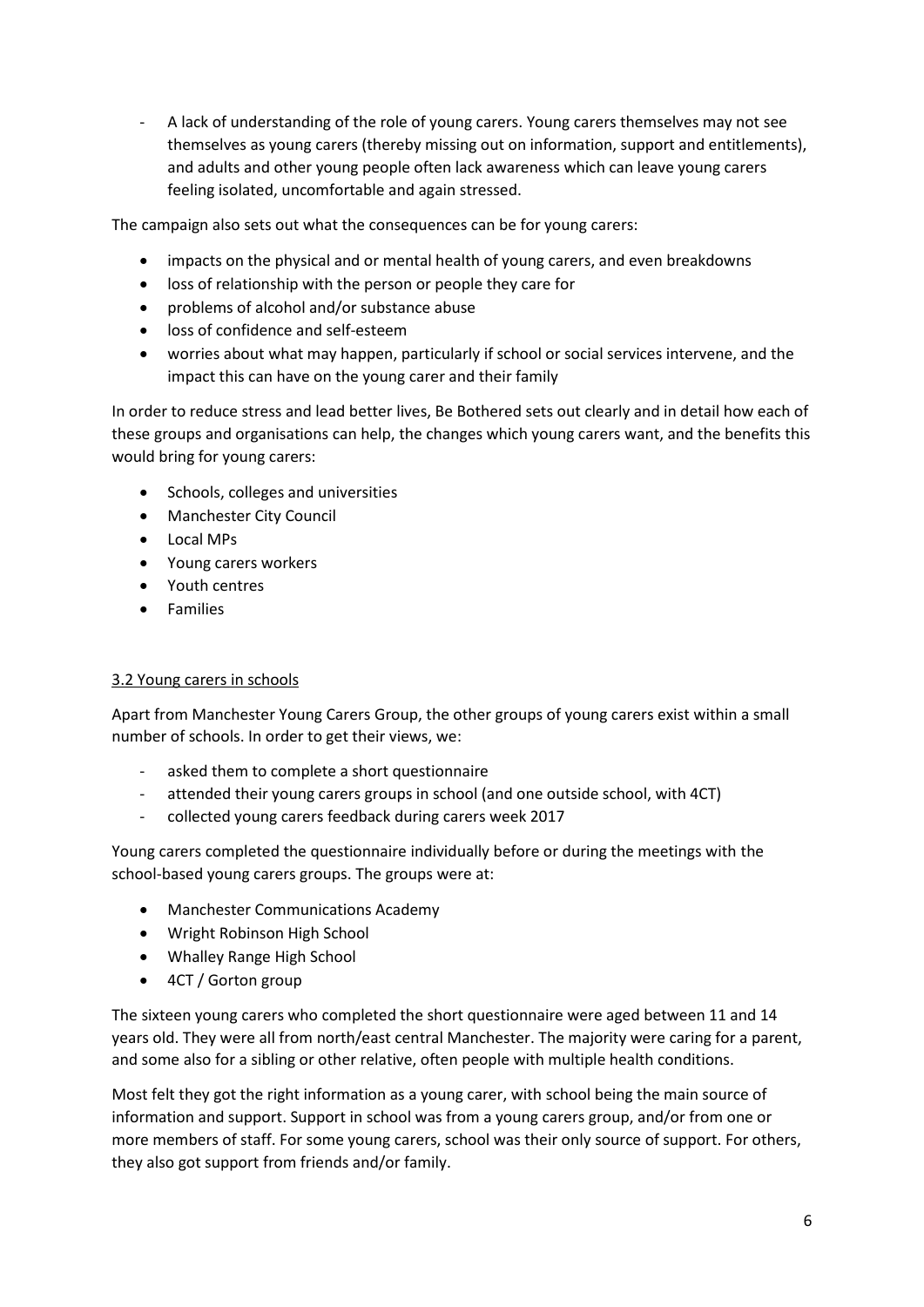One of the main things young carers felt helped them was being able to talk, either to other young carers or to an adult – to be able to talk about things helped them relieve stress which otherwise would build up. Other things that would help included more breaks, trips (short and residential), financial help and mental health support such as counselling (some young carers did access Kooth).

Many of these points were also reflected in the discussions with young carers. Informal discussions focused on what was working for them as young carers, whether there were any gaps and what would make a difference for them. Some young carers also shared how their caring role can affect them.

The common themes from all the discussions were:

- School for many young carers was the main or sole source of information and support – this was wide-ranging. For example:

*"Having a Teaching Assistant I know I can talk to, to talk about what's going on" "Lunchtime homework club"*

*"Year office, where there is head/deputy head of year and mentor – non-teaching – staff who can talk 1:1 and help identify young carers"*

*"Other young carers' support through group in school ('makes me feel a lot better because there are young carers in school and school support young carers')"*

- Young carers highlighted that training could be very beneficial for them in their caring role many felt that topics like first aid, mental health and wellbeing, managing stress could help them to manage their caring role better
- There may be a need among young carers in some BAME communities to meet other young carers in their community – *"support each other, activities – easy and relaxing"*
- The young carer groups were also a route to other opportunities which young carers might not otherwise have, for example: involvement in the Be Bothered campaign, Manchester Youth Council, trips to London and the Lake District, local activities/sports, a film & TV course and personal development events

*- There isn't any support outside school*

*- Friends are very supportive, I can talk to them*

*- No sources of information outside school*

*- Can be hard since starting high school – I want to do the best for my mum; there isn't any time for me, I also cook and clean for siblings and there isn't any time for me*

*- Kids don't have time for themselves – need support from schools to recognise that*

*- Chance to talk to someone – know you are not 'down', there is someone to help you*

*- Help and services for mum would help too (she gets support from her sisters/my aunts), so would be good to know about services/community support*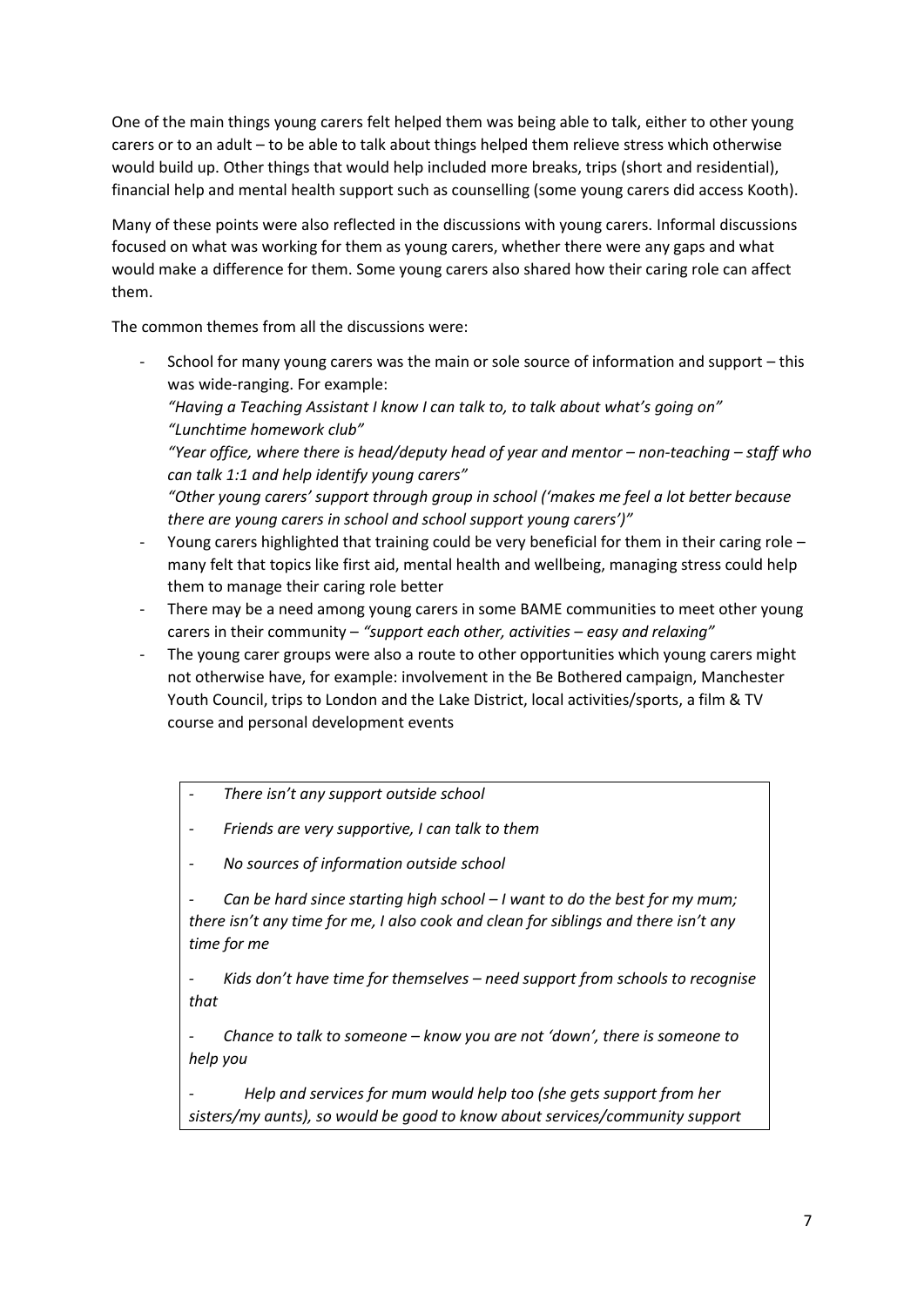Young carers said a range of things would really help them:

- time to chill out with others
- more clubs access to talking to adults
- music being able to play and listen
- residential trips with other young carers
- knowing about relaxation and how to relax / being able to relieve stress, including physical exercise
- knowing what to do/who to contact if something happens in the caring situation that is urgent/unexpected (eg how to cope if my younger sister became ill at the same time as my mum?)
- spreading the word eg Be Bothered
- work in schools: Have someone go into schools to spread the word / programmes in schools for young carers / teacher training to include how to identify young carers/ network of school contacts
- if young carers below age 16 could get an assessment and £200
- having additional help to look after the cared-for person (although some young carers were anxious about someone else coming in the look after the cared-for)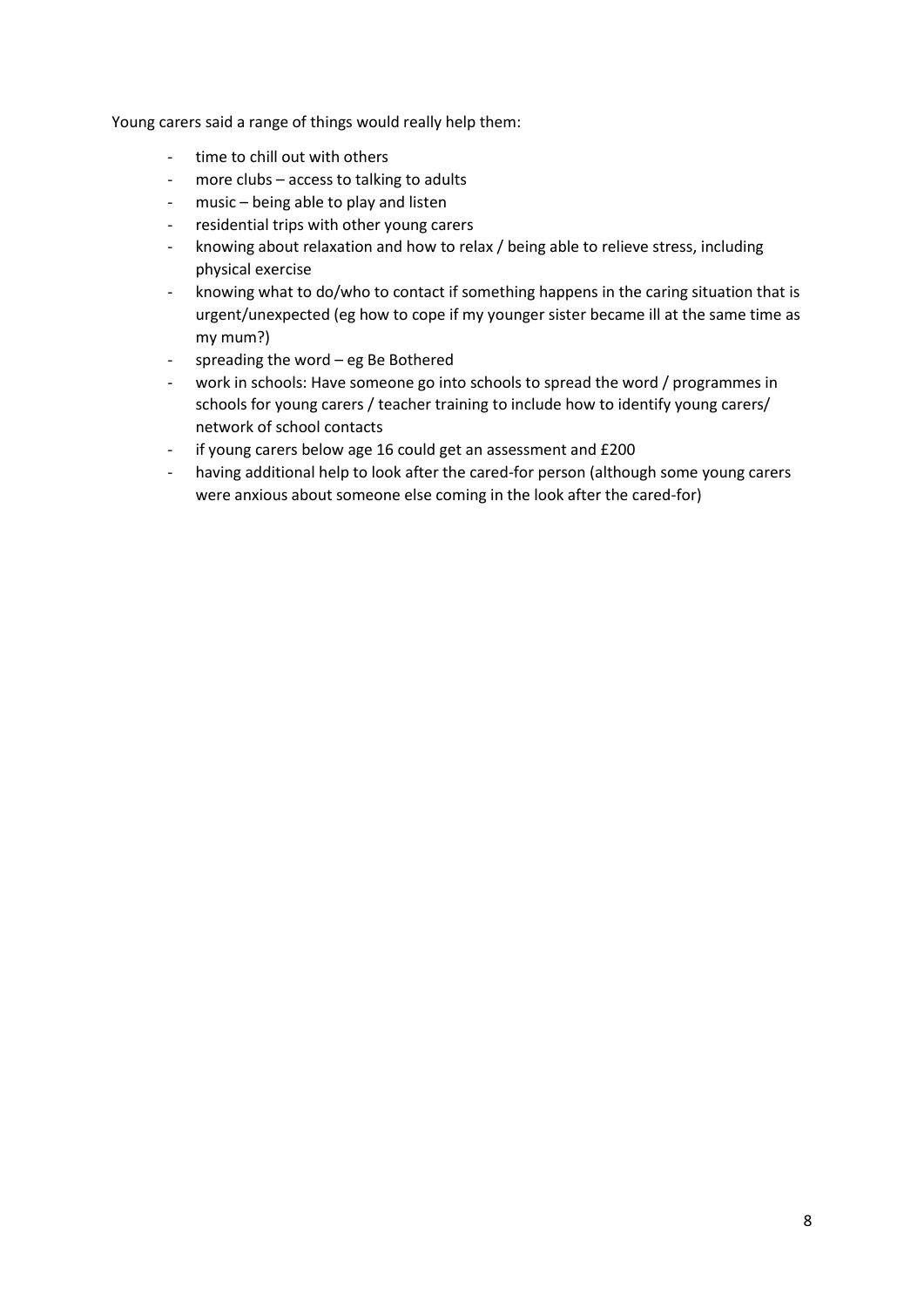## **4. Information and Support for Young Carers**

We held a number of conversations with stakeholder organisations and carried out desk research which included:

- Be Bothered campaign booklet
- Young Carers Strategy (Manchester City Council)
- Young carers pages on the Manchester City Council website
- JSNA Children and Young People young carers (2016)
- Young Carers in Focus (Children's Society)
- Whole Family Pathway (Children's Society)
- Report on Young Carers Event 4th July 2017
- Young Carers in Manchester working with TYSS (June 2017)
- Young Carers Toolkit (The Lowry and Salford Young Carers)
- Young Carers Report (The Children's Commissioner, 2016)
- Range of literature and materials from Young Adult Carers services, Young Carers Awareness Day, Students Union

We had meetings and/or conversations with the following stakeholders:

- Manchester City Council (young carers leads, Early Help Hubs)
- Manchester Young Carers Group
- Manchester Carers Centre
- Targeted Youth Support Service
- 4CT
- Schools
- YMCA (Inspiring Futures)
- Manchester Young Lives
- MMU and University of Manchester

Information and support was examined for young carers in three main cohorts:

- a) Age 5-11 (primary school age)
- b) Age 11-18 (secondary education age)
- c) Age 18-25, or 16-25 (young adult carers)

Experience elsewhere shows there may be carers who are younger than 5 years old.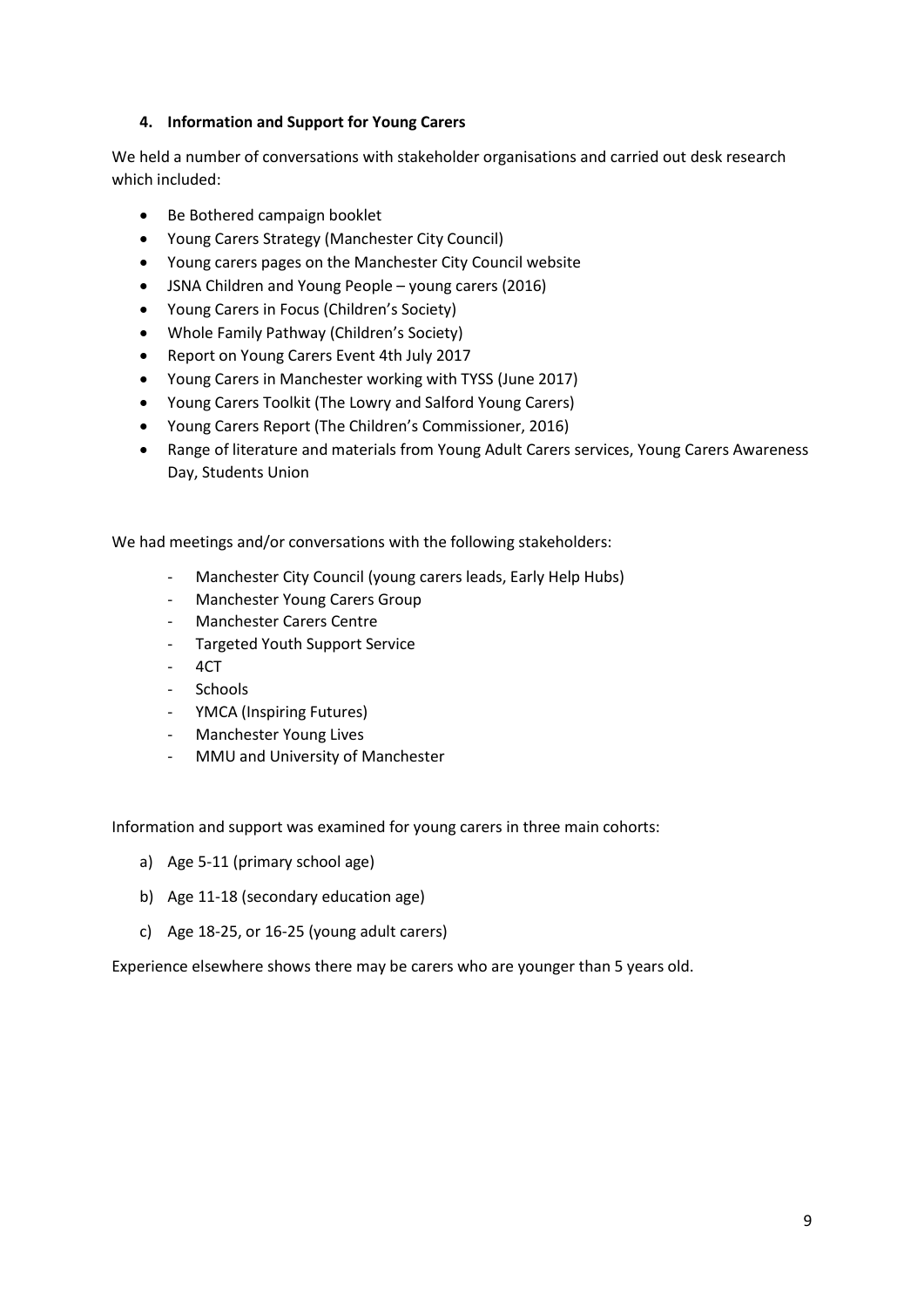# Overview of provision for young carers/young adult carers in Manchester

| <b>VCS</b>                                                                                                                                                                              | <b>Statutory</b>                                                                                                | <b>Other</b>                                 |
|-----------------------------------------------------------------------------------------------------------------------------------------------------------------------------------------|-----------------------------------------------------------------------------------------------------------------|----------------------------------------------|
| • Targeted Youth<br><b>Support Service</b><br>• Manchester<br><b>Carers Centre</b><br><b>Young Adult</b><br>Carers)<br>•4CT<br>• Manchester<br><b>Young Lives</b><br>• Inspired Futures | • Early Help -<br><b>Manchester City</b><br>Council<br>• Secondary<br>schools<br>• Colleges and<br>universities | • Manchester<br><b>Young Carers</b><br>Group |

Those VCS organisations highlighted bold are funded (from a range of sources) to work with young carers or young adult carers.

Agencies can refer young carers with support needs to the Early Help Hubs (three across the city) or

the Contact Centre. Referrals are screened by a social worker before the response is decided. Early Help Assessments aim to identify the needs of young carers and their families, after which referrals may be made.

Young adult carers may be referred to a range of provision, and there are two projects specifically aimed at them:

 Young Adult Carers (run by Manchester Carers Centre) provides information, advice, support and social activities and events for young adult carers age 16-25



• Inspiring Futures (run by YMCA) is aimed at young adult carers age 16-24 and provides a range of tailored support, including personal development, accredited training/qualifications and one-to-one support

There is some information and support for young adult carers from colleges and universities. Colleges are asking new students at enrolment whether they are a young carer, both to identify young adult carers and to signpost them to information and support. MMU provides information, support and if necessary access to financial help for young adult carers.

Young carers age 13-18 may be referred to TYSS for information, advice and one-to-one support. The 1.5 full-time equivalent staff at TYSS also work with secondary schools to promote young carers awareness and to encourage schools to work towards the young carers' award.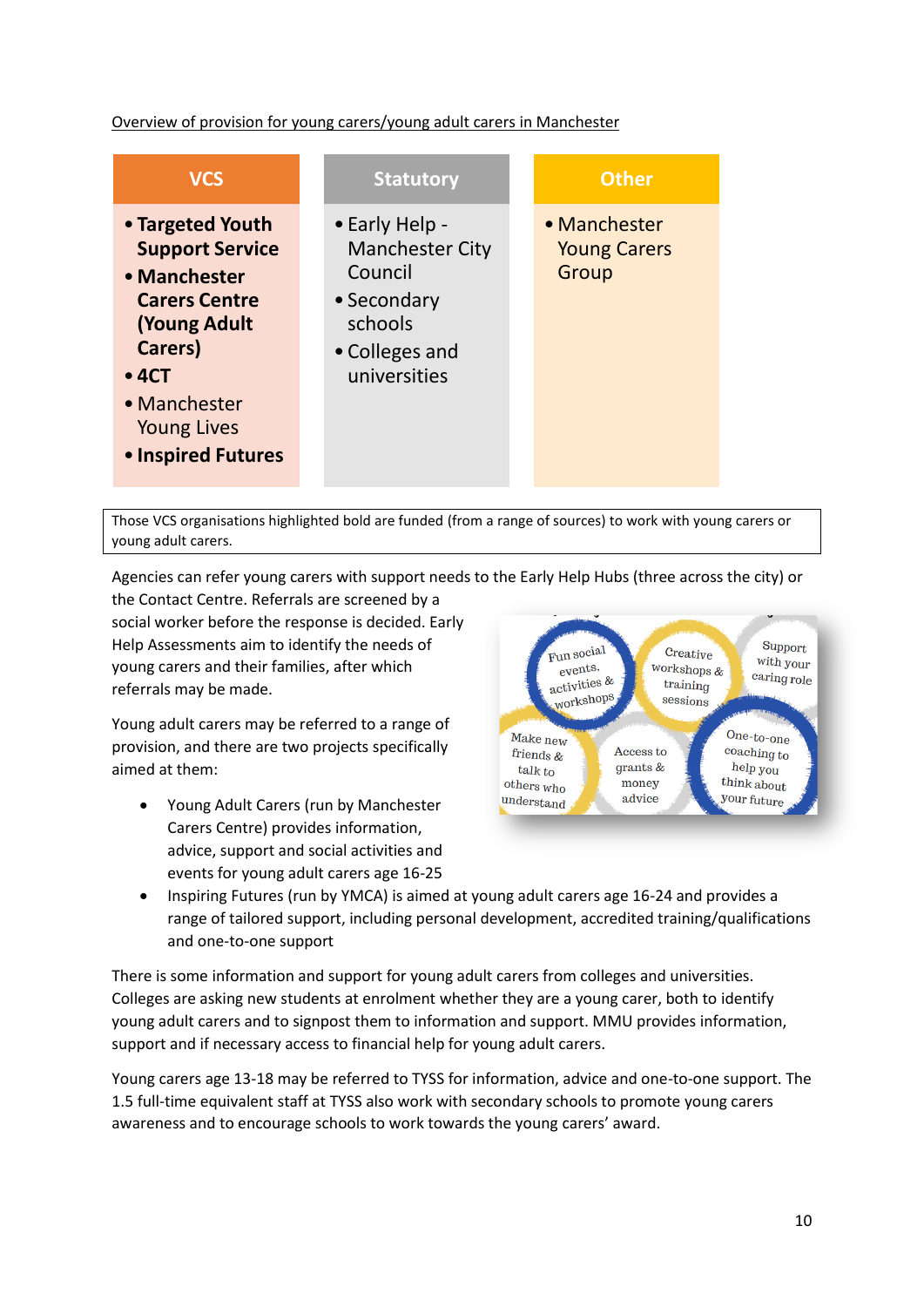Young carers in this age group might also be linked into other sources of support and/or activities, such as the local young carers group run by 4CT and/or generic youth activities via Factory Youth Zone, The Powerhouse, etc.

TYSS have worked with some young carers age 11 and 12, where they were the siblings of young carers in their target age group – but there is no specific provision for young carers under the age of 13.

Schools have started to identify and work with young carers, with particularly active groups in:

- Manchester Communication Academy
- Wright Robinson College
- Whalley Range High School

As well as proactively identifying who their young carers are, these schools provide a wide range of information, advice and support. This usually includes a weekly young carers' group meeting, held during and after schools hours. The groups are run on an informal basis by one or more members of staff and provide an opportunity for young carers to have a break, do different activities and be with/talk to other young carers as well as the staff. They may also access additional support with their studies. The staff also reach out to young carers in the school who do not come to the group, so they at least get access to opportunities, such as free tickets for trips. For some young carers, the school group has also been a route to wider opportunities – for example several young carers spoke at the Manchester conference and benefited from a huge boost in confidence as a result.

Other schools may also identify and support young carers, although a TYSS report in 2017 showed 39 out of 42 schools had identified fewer than 10 young carers with many recording 5 or less. National research shows that around 1 in 12 pupils is a young carer, so a school with 1,000 pupils/students could expect around 80 of them to have caring responsibilities.



Other providers of services to children and young people – such as Manchester Young Lives, funded by Big Lottery – are also young carer-aware and report that as many as two-thirds of the young people they work with are young carers.

More recently Young Manchester, the grant-making youth and play charity, has launched its two-year programme. They aim to reach 15,000 children and young people age 5-19 years old and up to 25 years old where there are additional needs. The programme will be delivered by a range of voluntary sector youth and play organisations, and Young Manchester anticipate clear emphasis on identifying and supporting or appropriately signposting young carers and young adult carers.

While there are real challenges around young people recognising that they are a young carer, there is also significant strain on those services trying to help. Mental health and wellbeing was again highlighted and, while there is a range of provision for young people in this area, it is felt that accessing help is not easy either because of long waiting times or limitations of the service.

Transition is on the agenda among key players, as no processes and/or pathways currently exist to ensure that young carers age 18 and upwards are linked in to appropriate information and support, or are offered an adult carers assessment.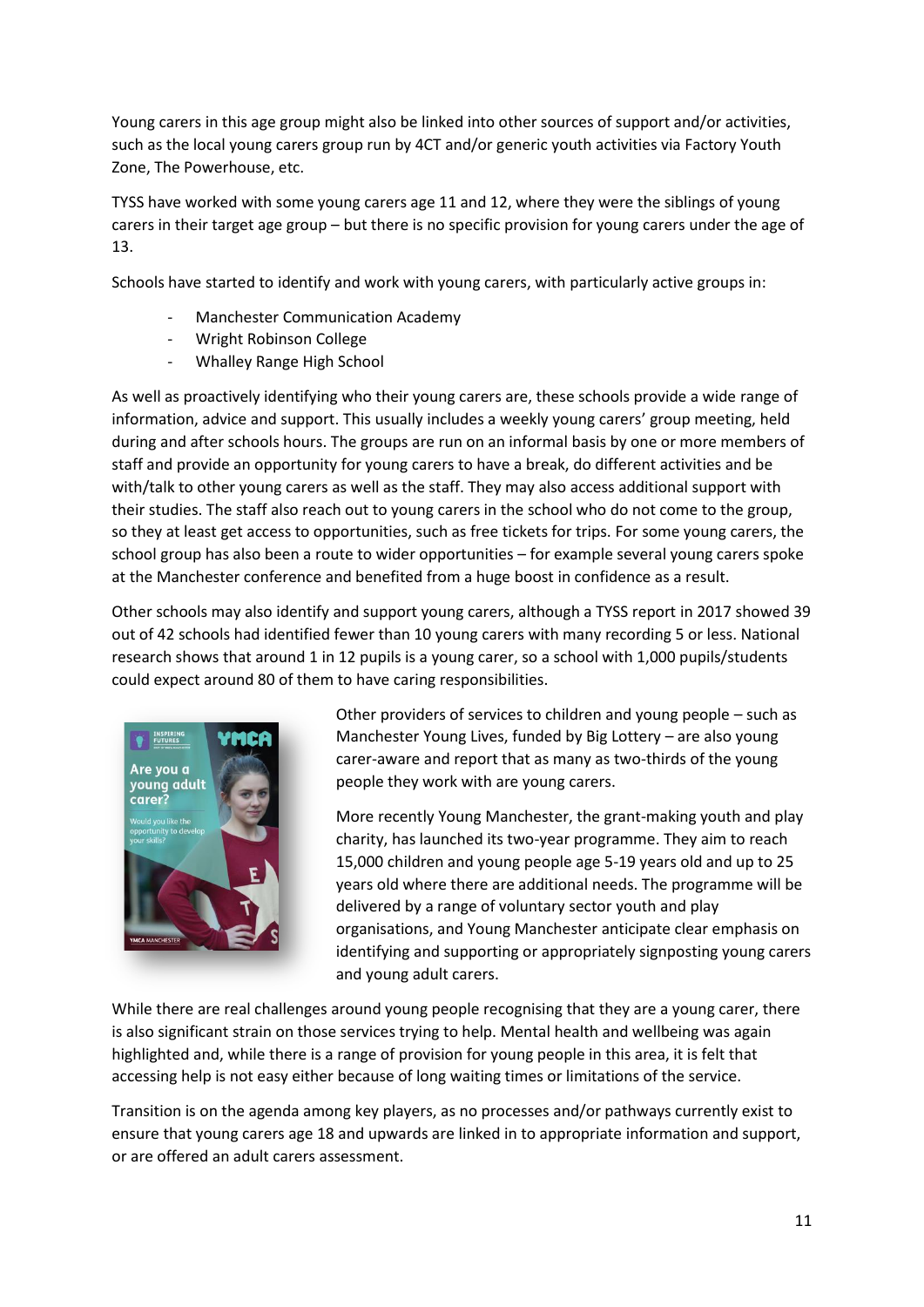#### **JSNA Children and Young People – young carers<sup>1</sup>**

| Age                | <b>Total</b><br>Population<br>in<br><b>Manchester</b> | <b>Provides</b><br>unpaid<br>care: | $%$ of<br>population | <b>Provides</b><br>1 to 19<br>hours<br>unpaid<br>care a<br>week | $%$ of<br>carers | <b>Provides</b><br>20 to 49<br>hours<br>unpaid<br>care a<br>week | % of<br>carer | <b>Provides</b><br>50 or<br>more<br>hours<br>unpaid<br>care a<br>week | % of<br>carers |
|--------------------|-------------------------------------------------------|------------------------------------|----------------------|-----------------------------------------------------------------|------------------|------------------------------------------------------------------|---------------|-----------------------------------------------------------------------|----------------|
| All<br>ages        | 503,127                                               | 42,640                             | 8.5                  | 23,109                                                          | 54.2             | 7,568                                                            | 17.7          | 11,963                                                                | 28.1           |
| 0 to<br>15         | 97,418                                                | 1,138                              | 1.2                  | 859                                                             | 75.5             | 152                                                              | 13.4          | 127                                                                   | 11.2           |
| <b>16 to</b><br>24 | 99,697                                                | 4,523                              | 4.5                  | 3,178                                                           | 70.3             | 768                                                              | 17.0          | 577                                                                   | 12.8           |

*Table 1. Demographics of the carer population in Manchester at the time of the 2011 census*

Data from the 2011 Census indicates that there were 1,138 children aged 0-16 years living in Manchester who identified themselves as providing some form of unpaid care. This is equivalent to just over 1% of the population in this age group which is similar to the national figure. Around 11% of these young carers were providing 50 or more hours of unpaid care a week. In research carried out in 2009-10, 16%-18% of young people reported that they had caring responsibilities for someone disabled or sick, suggesting that there may be a much larger hidden population young carers in Manchester.

However, local research commissioned by Manchester City Council (2010) indicates that the number of young carers in the City could be more than 16,000.

There may be issues facing specific groups of young carers in particular communities, at a level of detail which was not the remit of this report. Research from Carers Trust Scotland² shows, for example, that LGBT young adult carers are more likely to experience bullying, to have a mental health problem and to rate their own health as 'Ok' or 'Poor'.

Consultations with carers in some BAME communities have shown that there may be additional expectations and responsibilities placed on family members around caring, and that carers in some BAME communities experience added social isolation. It is possible some of these issues also face young carers in these communities.



Young carers of a parent or sibling with HIV have also spoken of the additional challenges they face in terms of isolation, stigma and emotional stress<sup>3</sup>.

<sup>1</sup>http://www.manchester.gov.uk/downloads/download/6376/children\_and\_young\_peoples\_jsna\_201516\_-[\\_young\\_carers](http://www.manchester.gov.uk/downloads/download/6376/children_and_young_peoples_jsna_201516_-_young_carers)

<sup>2</sup>https://carers.org/sites/files/carerstrust/media/young\_people\_caring\_out\_there.pdf

[³http://oro.open.ac.uk/11893/1/11893.pdf](http://oro.open.ac.uk/11893/1/11893.pdf)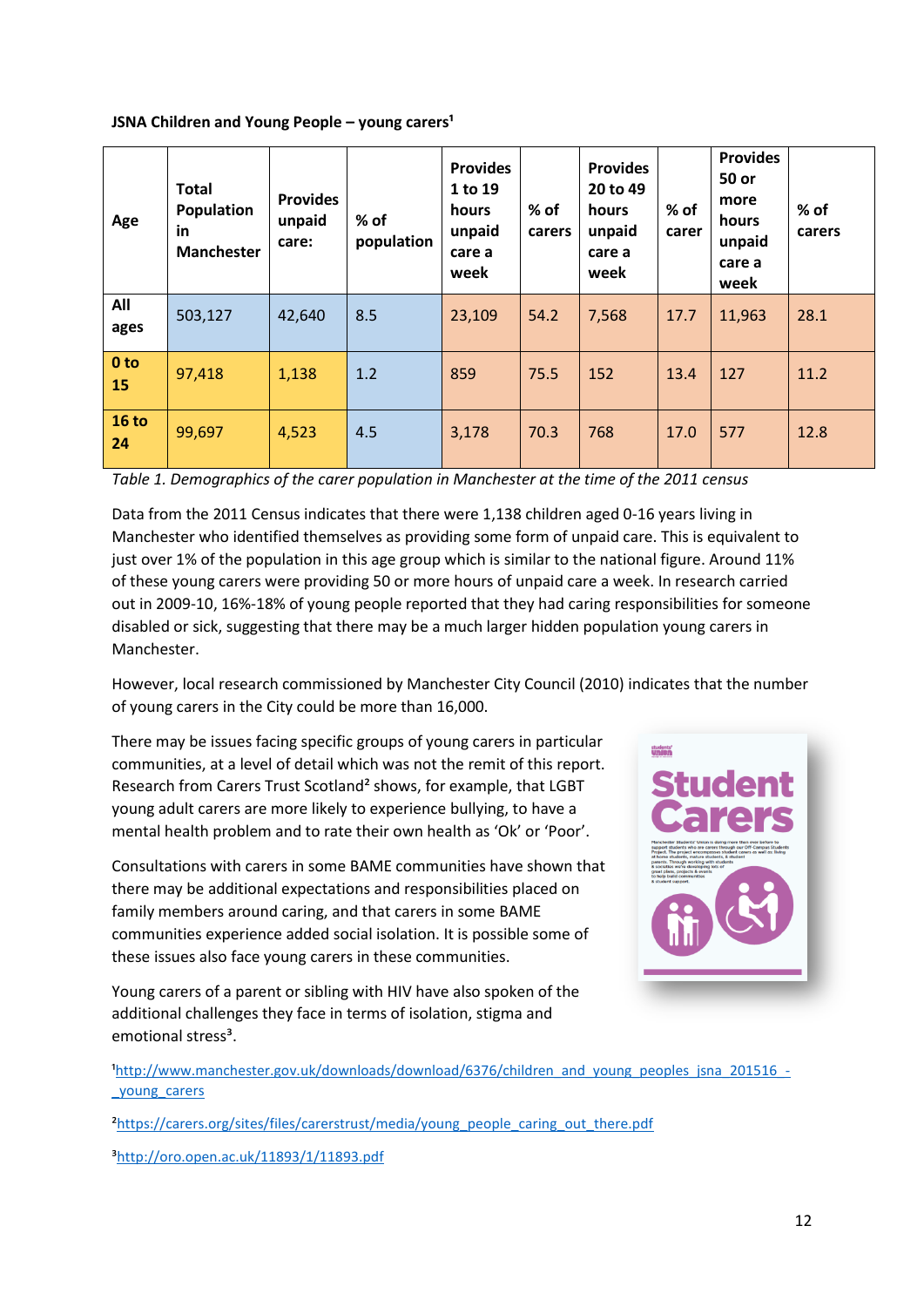# **5. Next Steps**

While there are strong examples (including good practice examples) of information and support for young carers, this is often fragmented and focused on specific age groups. Young carers in lower age groups (under 12/13 years old) have no specific provision and few drivers for identification. The city's independent young carers group is active, influential beyond its size and is a source of both expertise and great potential.

There is a considerable gap between the number of young carers known to services and/or schools (a few hundred) and the estimated number of young carers (16,000) and evidence shows that young carers not identified are unlikely to get information and support and therefore more likely to experience difficulties or even breakdown.

There are also emerging networks seeking to address at least some of these issues – the Young Carers Operational Partnership Board, Manchester Carers Network and others – and to take a partnership approach to meeting the needs of young and young adult carers.

Below we set out the kind of steps we feel are needed and would welcome a dialogue with all those interested in improving support for young carers and young adult carers:

- Increase identification of young carers and coordinate identification so that reliable data can be captured. Schools have a central role to play here, the evidence suggests not only that schools are ideally placed to identify young carers but also that schools are likely to be their most consistent source of information and/or support. Both secondary and primary schools have a role to play, with support from the range of carers organisations in the city and others. There is also a role in identifying and signposting young carers for colleges, GPs, pharmacies, hospitals and youth services.
- **•** Better coordinate provision for young carers the Our Manchester model based on  $1 > 3 > 3$ 12 may have scope to integrate with existing providers and to look for ways to address gaps that exist across areas and neighbourhoods, groups of young carers and the specific challenges they face.
- Provide support to Young Carers Group so that it can develop its role as the independent voice of young carers in Manchester and can play a pivotal role, for example raising awareness, linking together young carers groups in schools, and continuing the drive to make Be Bothered a reality.
- Ensure that transition (which may be at 18 years of age and/or other ages) is addressed so that young adult carers can access a carers' assessment and relevant information and support.
- Establish the principle that there will be a 'joined-up' approach to all carer support in Manchester, so that any revised Carers Strategy will address the support needs of young carers as well as older carers.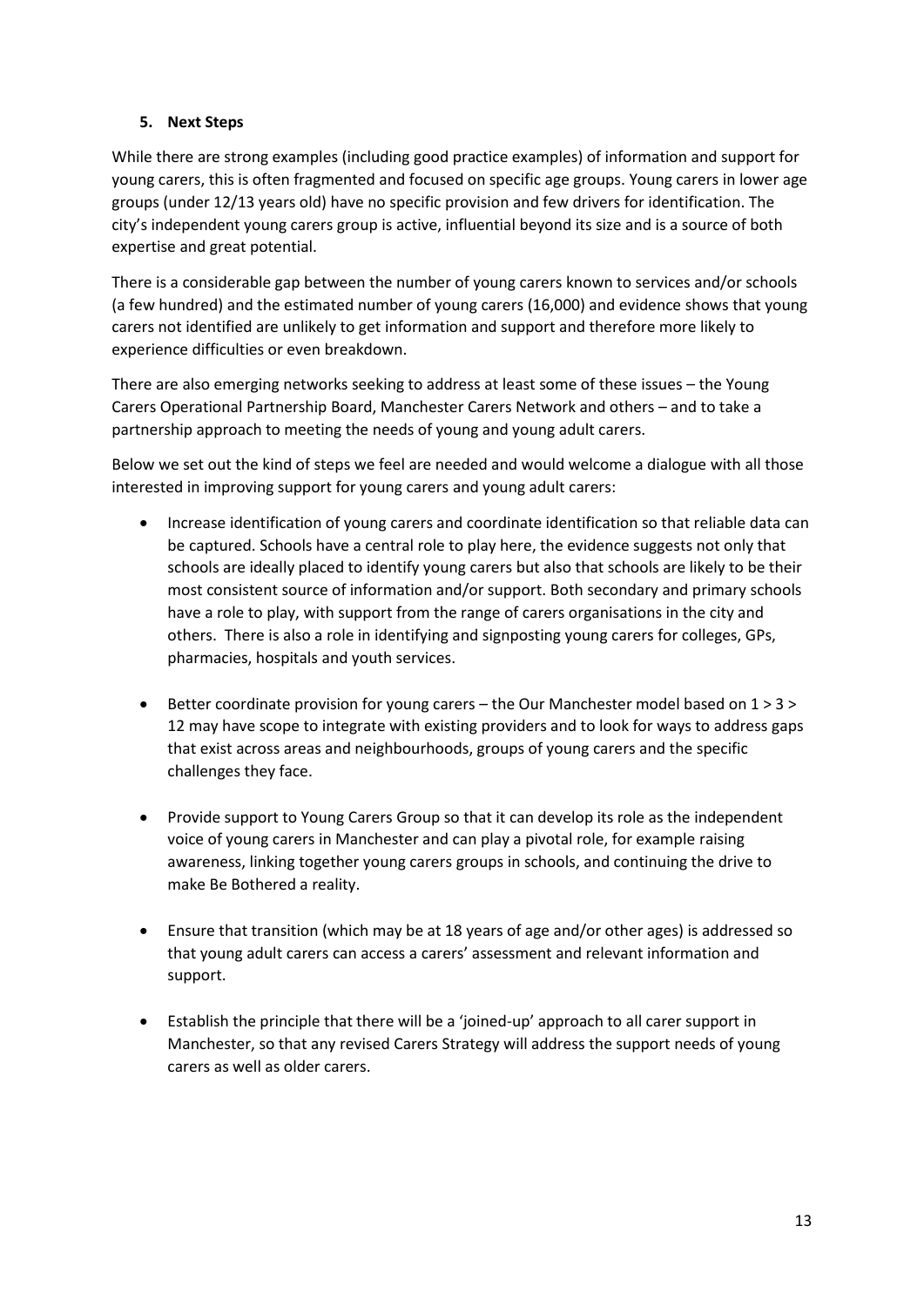#### **APPENDIX A - Young carers questionnaire responses – summary**

The sixteen young carers who completed the short questionnaire were aged between 11 and 14 years old. They were all from north/east central Manchester - Gorton, Clayton, Collyhurst, Miles Platting, Newton Heath, Cheetham Hill, Blackley and Droylsden

Q. Who are you a carer for?

- 13 Mum or dad
- 3 Sister or brother
- 3 Other (nana who I live with / mum and nana / grandmother)

#### Q. Please tell us a bit about their illness or disability

| My brother is disabled and has seizures                                                                                                                   |
|-----------------------------------------------------------------------------------------------------------------------------------------------------------|
| my dad has COPD                                                                                                                                           |
| mum has depression and bipolar                                                                                                                            |
| epilepsy, osteoporosis, recovering from heart surgery                                                                                                     |
| she can't do much for herself she has many medications                                                                                                    |
| mum's got bipolar and depression                                                                                                                          |
| my mother has fibromyalgia (8 years), intense sciatica (2 years), and low<br>self-esteem as a result. She has osteo-arthritis in her hips/knees (5 years) |
| my mum has arthritis                                                                                                                                      |
| multiple hernias, this means she can't walk very far or go upstairs; asthma;<br>back problems                                                             |
| mum has a bad back and nana is immobile (arthritis in every joint, needs 2<br>hips, back problems, asthma and severe COPD)                                |
| back pains                                                                                                                                                |
| unable to walk or use her right arm properly & asthma                                                                                                     |
| mum has fibromyalgia, grandmother has dementia, cancer, arthritis                                                                                         |
| one of my brothers has Prader-Willi Syndrome and my other brother has<br>spina bifida                                                                     |
| operations on both knees and bad back                                                                                                                     |
| aortic dissection (split of the aorta) and spinal cord infarction (bleed into<br>the spinal cord)                                                         |

Q. Do you get the right information as a young carer?



| If Yes, where do you get useful information? |  |
|----------------------------------------------|--|
| in school (3)                                |  |
| the teachers who organise the young carers   |  |
| club(2)                                      |  |

**Teachers** 

Most of the time school and extra services

| If No, what kind of things do you<br>need information about?    |  |  |
|-----------------------------------------------------------------|--|--|
| why different people get involved                               |  |  |
| why people get involved                                         |  |  |
| I don't yet understand all that's out<br>there for young carers |  |  |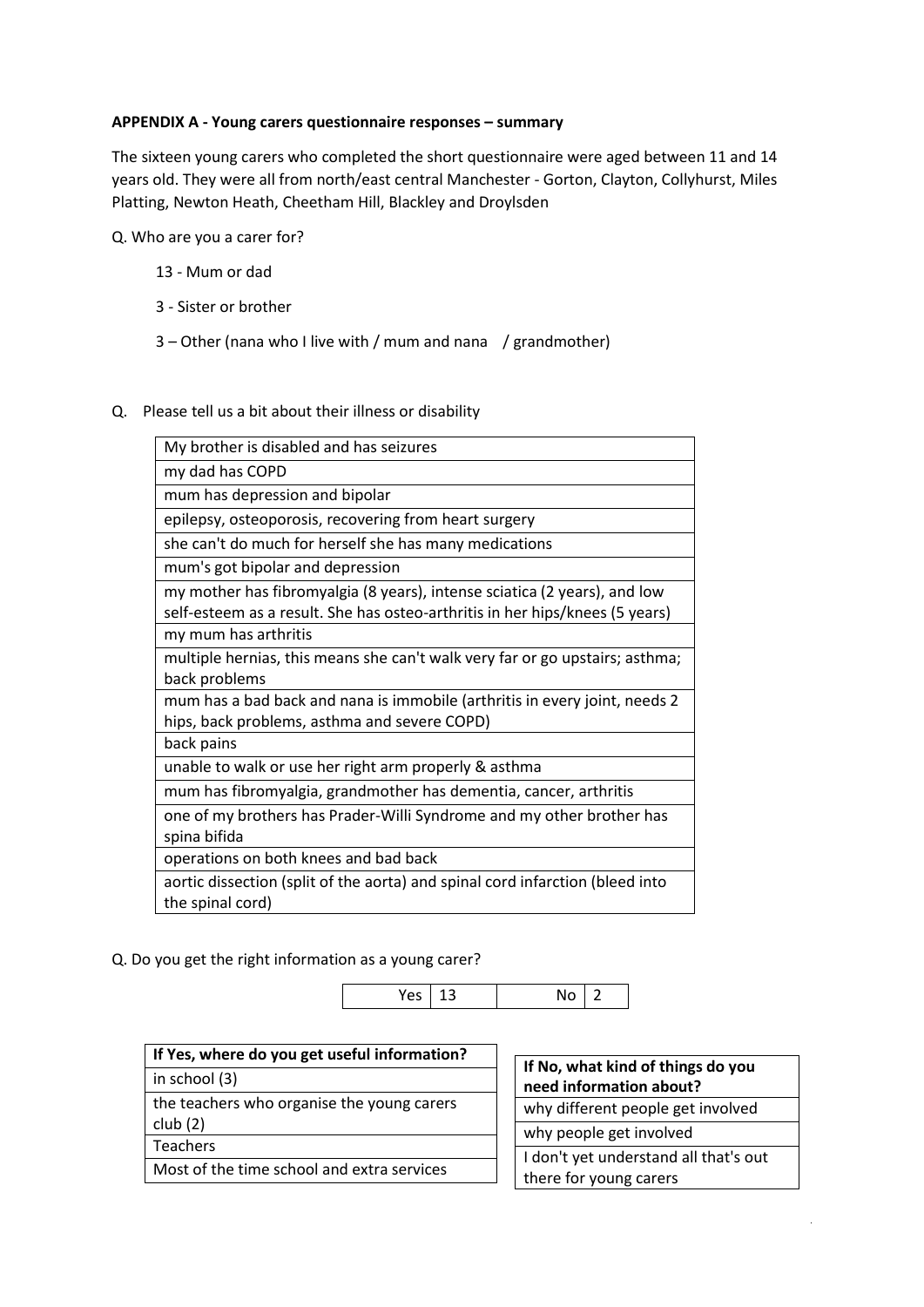| from the safeguarding team at school, the        |  |  |
|--------------------------------------------------|--|--|
| young carers group and an early help             |  |  |
| assessment                                       |  |  |
| Kooth; school, they have info on young carers    |  |  |
| 4CT and YC group at school                       |  |  |
| yes because if I ever have something wrong       |  |  |
| then I can tell them and it just releases stress |  |  |
|                                                  |  |  |

telling them/someone

I got information from my young carer group

Q. Do you get any support as a young carer?

| Yes | 16 |
|-----|----|
| No  |    |

| If Yes, what support do you get                                                        |
|----------------------------------------------------------------------------------------|
| School (6)                                                                             |
| school/young carers                                                                    |
| year office/young carers club/Mrs [x] named teacher                                    |
| teachers talk to me about how young carers work                                        |
| people from school and when extra events are available, they are useful                |
| I can talk to nana; coming to YC monthly activities with 4CT                           |
| somewhat. I've had an early help assessment and I'm a member of the young carers group |
| but I receive ????? Support as I don't understand what I can access. I have school     |
| counselling partly to being a young carer                                              |
| emotional support so I'm not stressed out                                              |
| my brother goes out on a Thursday for a couple of hours                                |

Q. What kind of support would really make a difference for you as a young carer?

| someone to talk to                                                                                                                                                                                 |
|----------------------------------------------------------------------------------------------------------------------------------------------------------------------------------------------------|
| speak about what's going on                                                                                                                                                                        |
| telling someone your problems because it releases a lot of stress so it<br>doesn't just keep building up inside and probably getting away from it for a<br>couple of days will also relieve stress |
| a peer support group in school; more regular, local young carers groups                                                                                                                            |
| probably meeting others who are going through the same thing                                                                                                                                       |
| mentally (2)                                                                                                                                                                                       |
| financial support for myself. I'm not yet 16 but I would benefit from an<br>allowance to aid in enriching my personal and academic lives                                                           |
| health support                                                                                                                                                                                     |
| outside club                                                                                                                                                                                       |
| learn how to do first aid if it is needed                                                                                                                                                          |
| support from school as in teachers and support staff provided as year teams<br>and mentors                                                                                                         |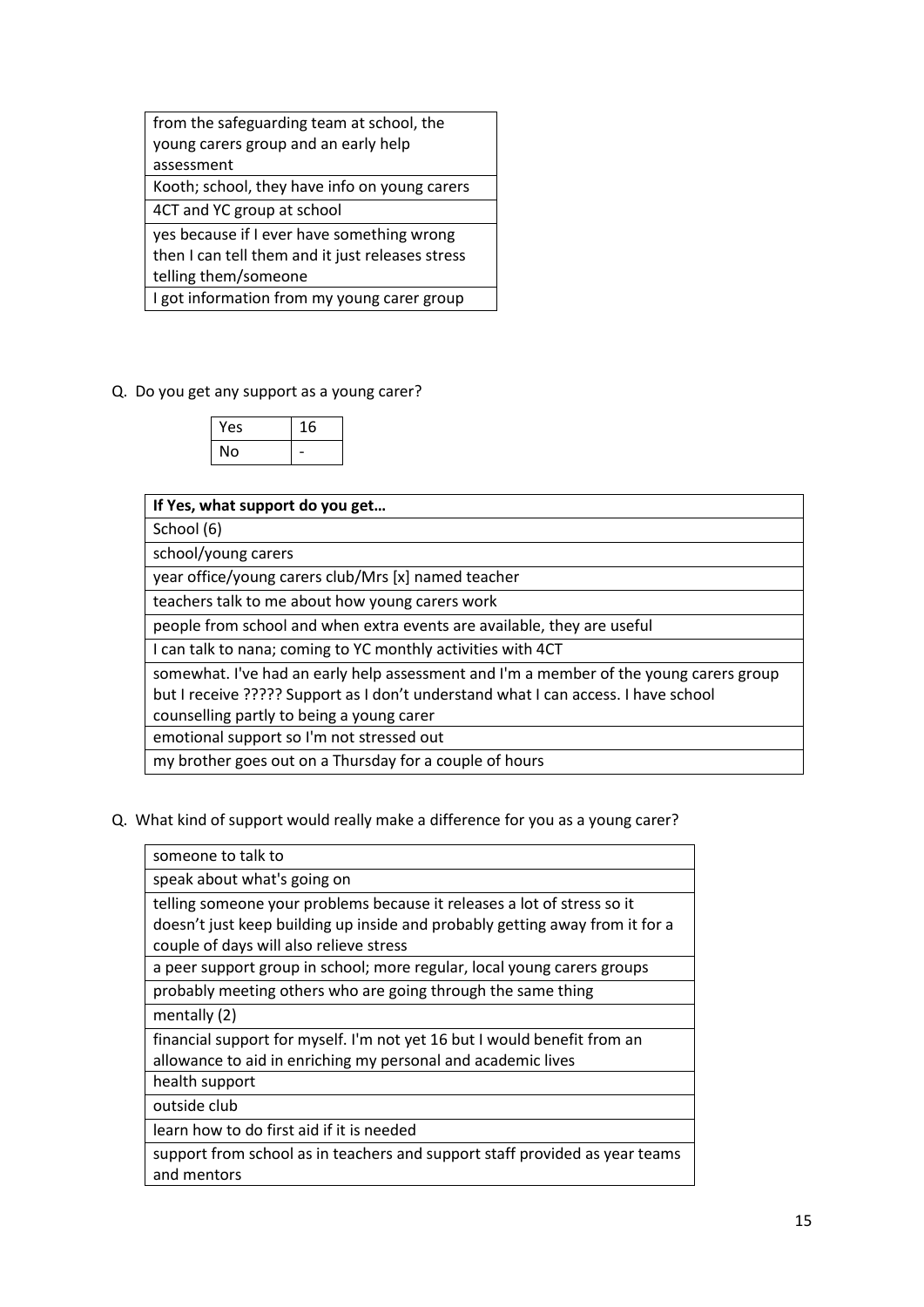Q. If you feel that being a young carer affects your physical health, mental health or wellbeing, please say how…

 $\overline{a}$ 

| being a young carer affects me because it's hard to focus on exams and     |
|----------------------------------------------------------------------------|
| GCSEs and sometimes I don't have time to do homework                       |
| because I can't go out and do things, also a lot of pressure               |
| being a young carer can be stressful                                       |
| I sometimes get very stressed out as my mum constantly puts herself down   |
| for being "the cause of all my problems". The role itself is fine, just my |
| mum's pain hurts me.                                                       |
| get stressed out; get angry sometimes; behind in school work               |
| I sometimes have trouble sleeping                                          |
| I think it makes me feel better that I'm helping my mum with her illness   |
| I feel like being a young carer does affect my physical state of health    |
| because I can't go out when I want to go to the gym and my mental health   |
| has decreased ever since I became a carer and I feel like I have been more |
| mature since.                                                              |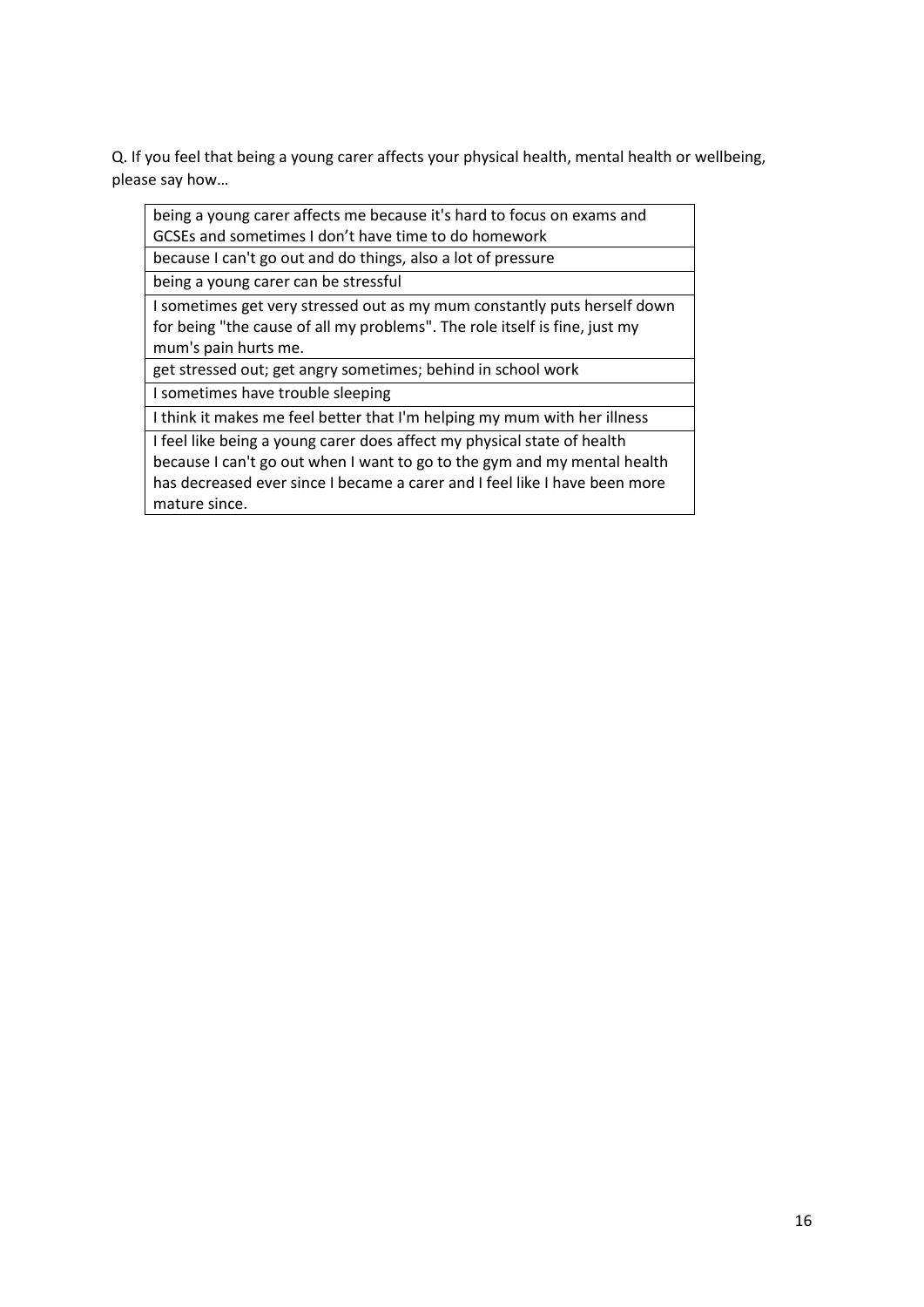#### **APPENDIX B - Feedback from young carers in Carers Week (June 2017)**

1. **Do you get any support as a young carer?** Yes (8) No (3) If yes, please say what support you get…

School helps me (2)

From teachers

From teachers and peers from the young carers group.

We get everything we need or want and we are grateful for what they do for us. Thank you

We have daily meetings to express and interact. We enjoy this and we do events

We have daily meetings that allow us to interact fully. We enjoy planned events and activities.

Weekly meetings in the hub

#### **2. What kind of support would really make a difference for you as a young carer?**

Day Trips (3)

It would be nice to have a big event such as Ghyll Head. (3)

Getting space for my own self and go out with other people (3).

If people closest put in as much effort as the person who feels overwhelmed and stressed.

It would be nice if the people who are meant to support my brother and parents would actually do their job.

# **3. If you feel that being a young carer affects your physical health, mental health or wellbeing, please say how…**

It's a lot of stress and sometimes you don't know how to deal with it.

Having a brother with autism can be hard to handle and needs care every second of the day which means I and family can't go out and do everyday things.

Yes I feel tired, lonely, sad, stressed, overwhelmed, guilty embarrassed.

I think it helps to release stress and communicate with others.

I feel stressed on certain occasions as I must split myself among responsibilities and jobs that need to be completed and worry about school stress.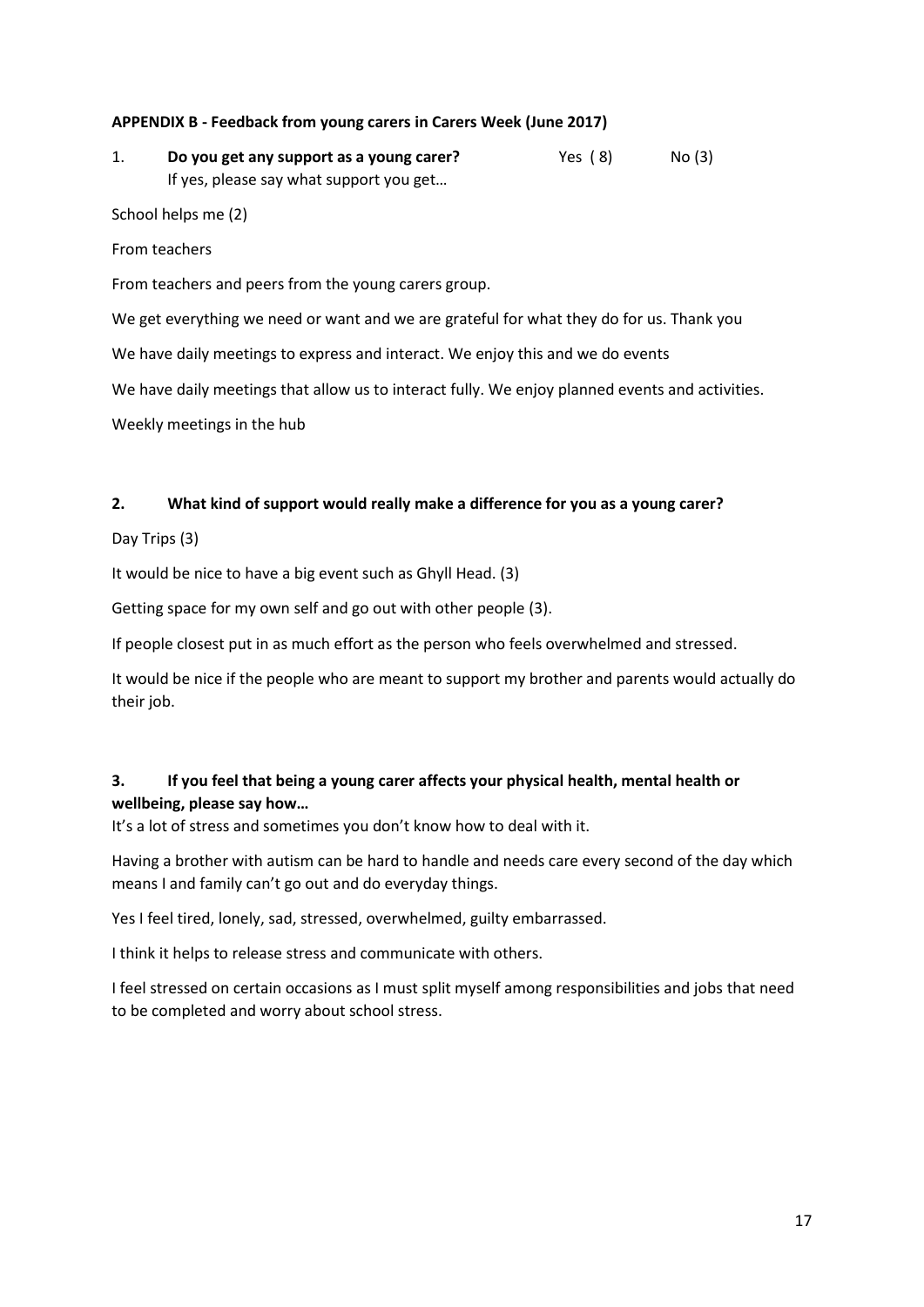#### **APPENDIX C – Manchester Young Carers Group Be Bothered (excerpt)**

Overall, our main issue for young carers is stress. In a young carer's day-to-day life, there are many situations that can be quite stressful. That is why we have broken down the main issue into factors. These include: finance, support in education, time and space, entertainment and understanding our role.

#### Finance:

A lot of young carers can experience stress from lack of finance. It is unlikely the person they care for can go to work, so they tend to rely heavily on government finances. This means they don't have money for luxuries and sometimes won't have enough money for the necessities. This means they struggle to live like many of their peers and do things that other people their age may and can get to do. On top of this, it can mean they struggle in education as they may not have money to buy things like bus passes or revision guides.

#### Support in Education:

As young carers, we have big responsibilities and sometimes our schools and colleges don't know about our caring role at home. This means that we may be sanctioned for things such as being late or not doing homework, even when it is because of our caring role. Furthermore, because of low attendance and punctuality, we don't have the opportunities to perform well in exams compared to our peers. Moreover, we can struggle to stay focused during lesson time because of our home circumstances. Depending on whether other young people know about our caring roles, we can also be bullied because of it.

#### Time and Space:

As young carers, we often don't get much alone time. We have no time to ourselves to relax, meet friends or do the things we enjoy. This often means we don't get to develop our talents or skills. Furthermore, as young carers, we often don't have any space to escape to in order to get work done or relax.

# Entertainment:

As young carers, we often don't get to do fun things. This can mean we miss out on many childhood experiences. Our peers get to have experiences with their friends and family, that as young carers we could only dream of. We miss out on opportunities that other young people would consider normal.

#### Understanding our Role:

One of the biggest things that we as young carers face is that we feel nobody understands what we do in our caring roles or why we have to do it at all. This can put young carers into many uncomfortable situations. Other young people have not been educated on what a young carer is. This could mean not only that we face the ignorance of people that don't understand us, but that other young people with caring responsibilities might not even realise they are young carers and that they have entitlements.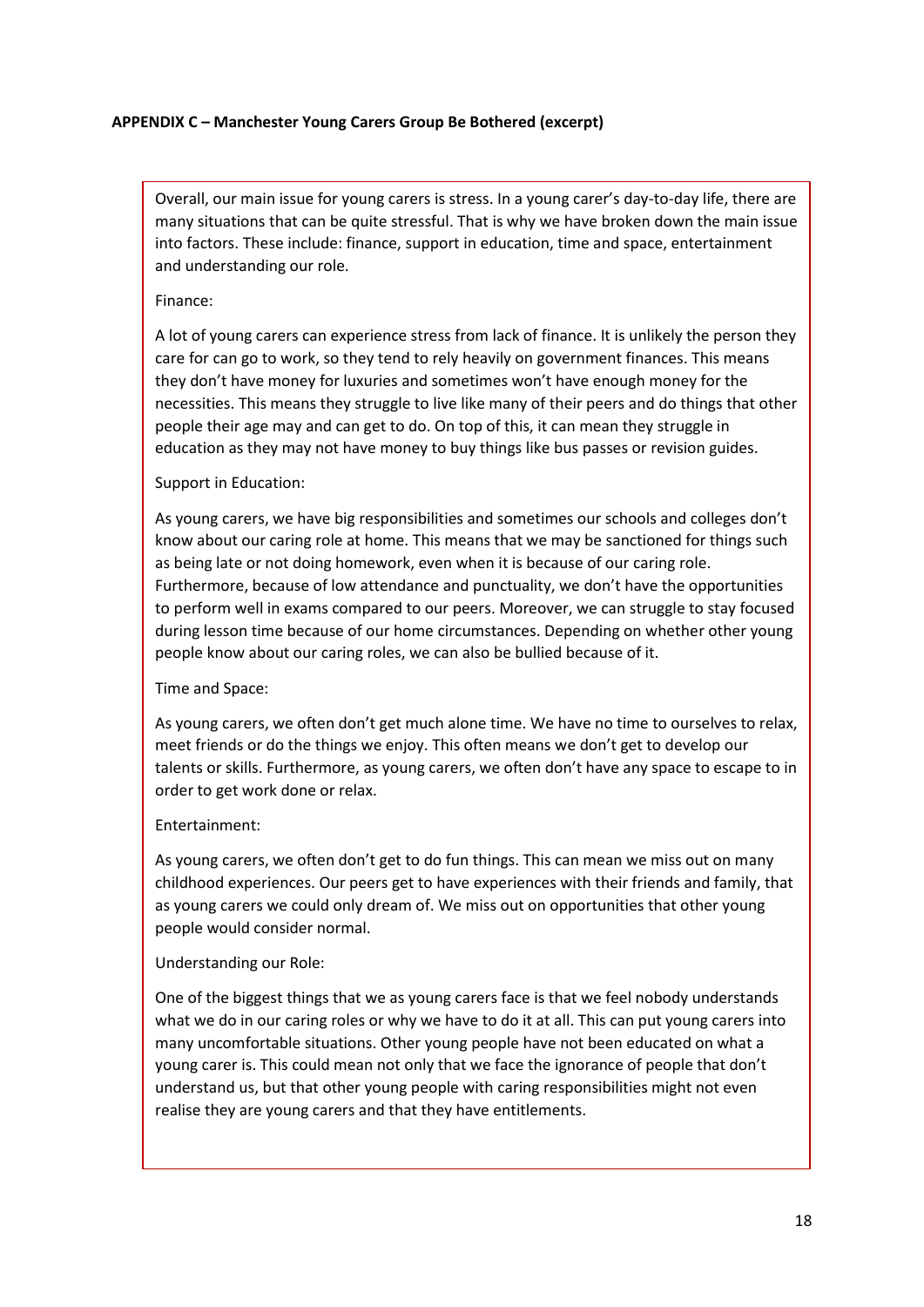#### **Consequences of Stress for a Young Carer:**

There are many consequences of stress for a Young Carer relating to the sub categories of: Finance, Support in Education, Time and Space, Entertainment and Understanding our Role. These can be problems for us or the person we care for; we have outlined a few main consequences of stress for young carers.

#### Breakdowns:

As a result of stress a young carer may have a breakdown; a breakdown is a sudden cease to function. This can affect both us as young carers and the people we care for. We may lose the ability to care for our loved ones, and if we don't care for them it is unlikely anyone else will. Furthermore, this may affect our studies and cause a dip in our grades. As young carers we have many responsibilities and if we lose the motivation to complete our duties then it affects more than just the young carer. As a result of a breakdown, our caring role could be affected or even diminished.

Loss of Relationship with the People We Care For:

As young carers, we are often caring for people in our families who are meant to care for us. This role reversal could mean a loss of relationship that other young people our age may get to have with their relatives. Moreover, as we must care for them, it is possible for young carers to feel like their caring role is more of an obligation than simply helping a relative.

Mental Health Problems:

As a result of having so much stress, a young carer is likely to experience mental health problems. Mental health problems are disorders that affect your mood, thinking and behaviour. This can affect a young carer's lifestyle, caring role or academic achievements. As young carers, we can struggle with anxiety regularly as the people we care for struggle with their condition or if they are hospitalised.

Drink and Drug Problems:

As young carers, sometimes it can feel like life is not worth living or that we are not fulfilling our potential, this means that some young carers may turn to substance abuse to try and 'numb' their feelings. This could also make it harder to fulfil their caring role or reduce their chances of success. Furthermore, if their drink and drug problems persist they may end up needing care themselves, defeating the idea of being a young carer. This would double the amount of carers needed within the household.

Loss of Confidence and Self-Esteem:

As young carers, we can sometimes lose confidence in ourselves as we are isolated from our peers and often don't want people to know about your caring role. Furthermore, if we don't have sufficient time or a place to improve our skills such as communication, then it is unlikely that we will feel confident in speaking to our peers, especially about our caring role. On top of this young carers can sometimes feel worthless or left out so begin to lose self-esteem.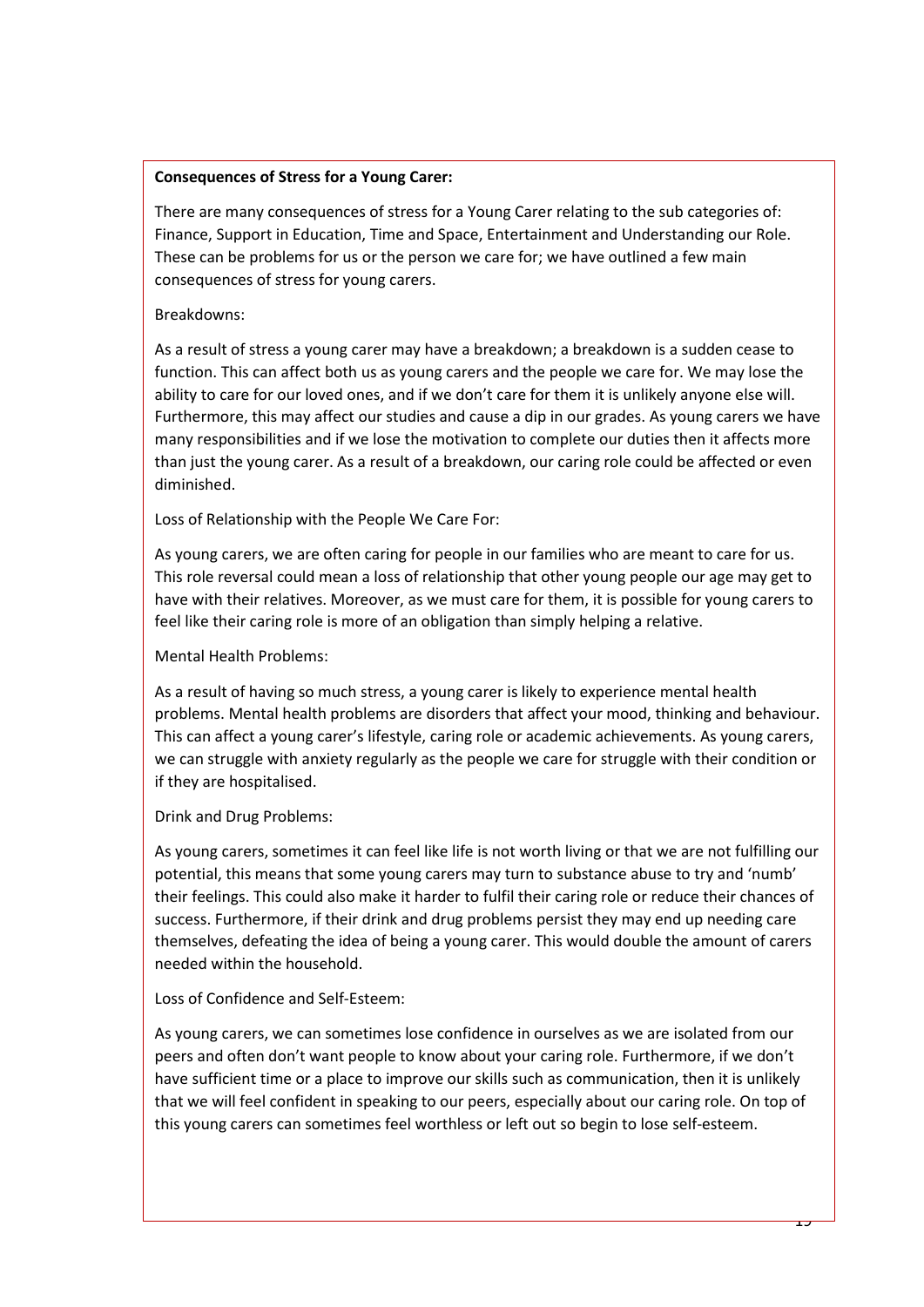# Worries of Intervention:

One of the biggest causes of stress for identified young carers, and young carers who don't identify as a young carer is the worry of intervention. Intervention can come from anywhere, but the most likely sources are social services and schools. If someone finds out about a young carer, they worry that they will be taken away from their families or that their caring role will be affected. This leads to many young people with caring roles not accessing the support they are entitled to as they would rather struggle than have their caring role disturbed.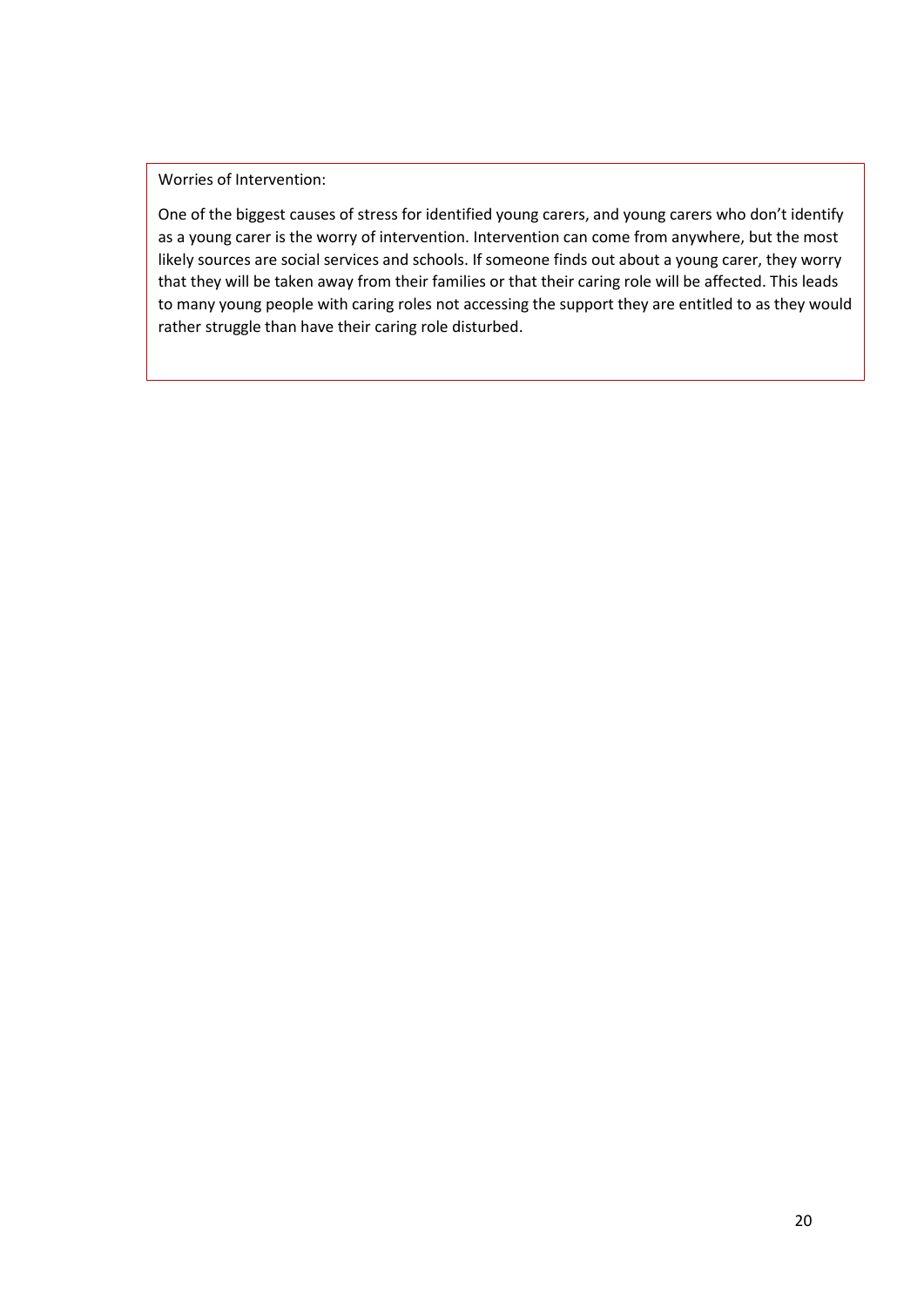#### **APPENDIX D – Who was engaged in the project**

52 young carers

Members of Manchester Young Carers Partnership Board

Representatives of Manchester Young Carers Group

Staff from Manchester Communications Academy, Wright Robinson High School, Whalley Range High School

Targeted Youth Support Services (Career Connect)

4CT

Manchester Young Lives

Inspired Futures (YMCA)

Young Manchester

Young Adult Carers (Manchester Carers Centre)

Manchester Metropolitan University

Early Help, Manchester City Council